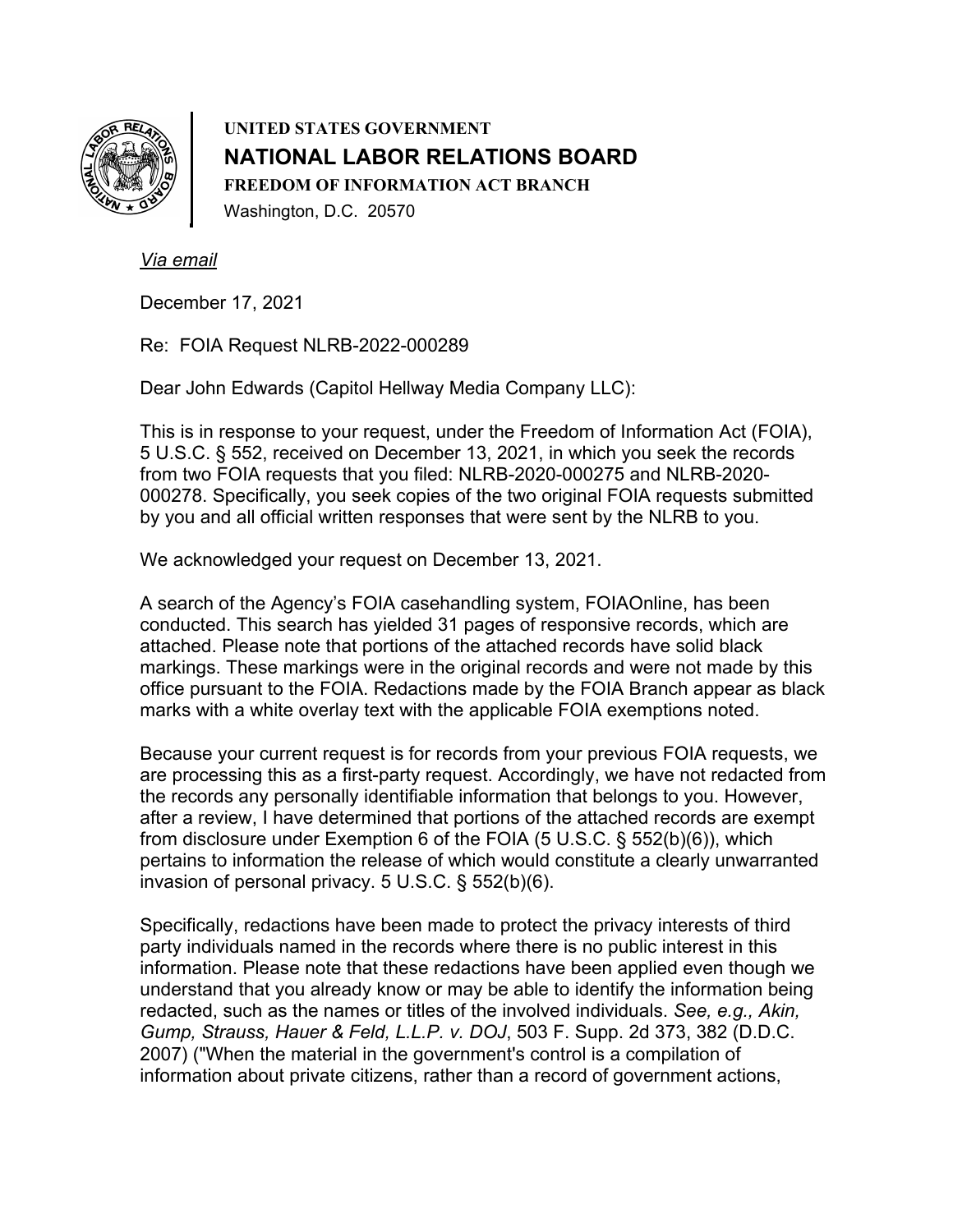FOIA Request NLRB-2022-000289 December 17, 2021 Page 2

there is little legitimate public interest that would outweigh the invasion of privacy because the information reveals little or nothing about an agency's own conduct.").

For the purpose of assessing fees, we have placed you in Category D, the "all other requesters" category, because you do not fall within any of the other fee categories. Less than two hours of professional time was expended in searching for the requested material. Accordingly, there is no charge assessed for this request.

You may contact me at (202) 273-2995 or by email at synta.keeling@nlrb.gov as well as the Agency's FOIA Public Liaison for any further assistance and/or to discuss any aspect of your request. The contact information for the Agency's FOIA Public Liaison is:

FOIA Public Liaison National Labor Relations Board 1015 Half Street, S.E., 4<sup>th</sup> Floor Washington, D.C. 20570 Email: FOIAPublicLiaison@nlrb.gov Telephone: (202) 273-0902 Fax: (202) 273-FOIA (3642)

After first contacting the Agency, you may additionally contact the Office of Government Information Services (OGIS) at the National Archives and Records Administration to inquire about the FOIA dispute resolution services it offers. The contact information for OGIS is:

Office of Government Information Services National Archives and Records Administration 8601 Adelphi Road-OGIS College Park, Maryland 20740-6001 Email: ogis@nara.gov Telephone: (202) 741-5770 Toll free: (877) 684-6448 Fax: (202) 741-5769

You may obtain a review of this determination under the NLRB Rules and Regulations, 29 C.F.R. § 102.117(c)(2)(v), by filing an administrative appeal with the Division of Legal Counsel (DLC) through FOIAonline at: https://foiaonline.gov/foiaonline/action/public/home or by mail or email at:

Nancy E. Kessler Platt Chief FOIA Officer National Labor Relations Board 1015 Half Street, S.E., 4<sup>th</sup> Floor